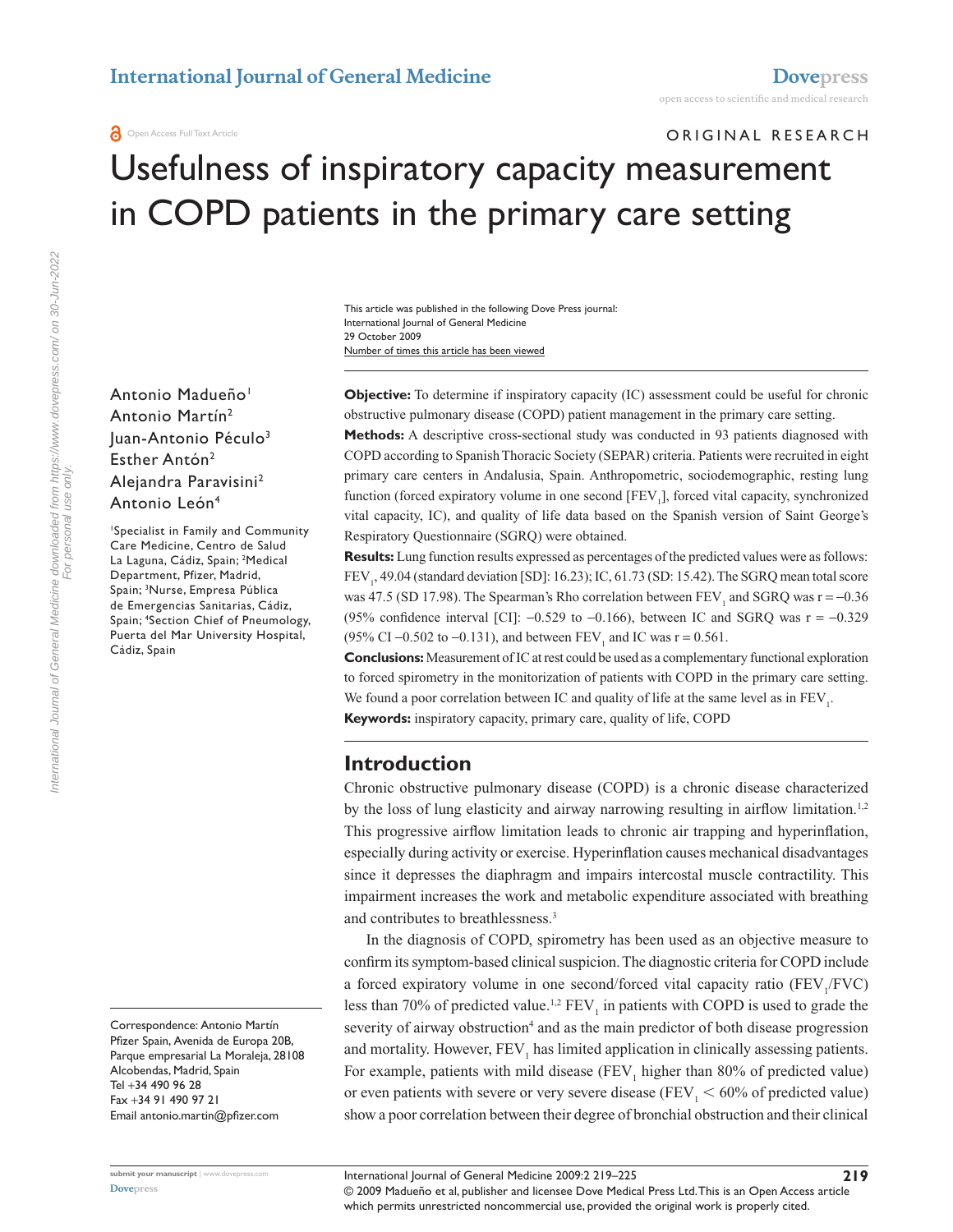situation. In these cases patients' quality of life (QoL) and survival can be conditioned by other factors.<sup>3</sup>

Regardless of the clinical usefulness of spirometry, clinical experience demonstrates that patients sharing very similar  $FEV<sub>1</sub>$  values could show different blood gas values, clinical parameters, degrees of dyspnea, and very marked differences in QoL. These observations support the existence of other variables which may intervene in the pathogenesis or evolution of COPD. It is therefore necessary to consider other tests than  $\text{FEV}_1$  to asses the evolution of COPD patients. In these patients, other parameters such as inspiratory capacity (IC) may be more effective in detecting response to treatment, since they depend less on the degree of obstruction and mechanical compression associated with forced expiratory maneuvers.<sup>5</sup> Previous studies have demonstrated the correlation between IC and the patient-centered outcomes of exercise tolerance and dyspnea.6

The aim of this study was to assess the usefulness of IC measurement in the clinical evaluation of COPD patients in the primary care setting. We looked for the relationship between the IC and  $FEV_1$  at rest and QoL in these patients.

# **Methods**

This was a cross-sectional, observational study. Simple random patient sampling was carried out in COPD patients, following a table of random numbers, an initial list was selected after a search with keywords (COPD, chronic bronchitis, or chronic airflow obstruction) included in the informatic application TASS (National Health System application), and among those included in the integrated care process for COPD (COPD disease management program) of the Andalusian Health Council. Patients had to perform a pre- and postbronchodilator spirometry at the first visit in order to confirm their COPD diagnosis according to Spanish Thoracic Society (SEPAR) guidelines.<sup>2</sup> The protocol was approved by ethic committee at the Puerta del Mar Hospital (Cádiz, Spain) and all patients provided written informed consent.

Patients were required to be older than 40 years and to have a spirometric diagnosis of COPD according to SEPAR guidelines. Exclusion criteria were: inability to perform the tests;2,7 previous history of asthma or comorbidities (neoplasm, other pulmonary and oropharyngeal obstructive disorders, tracheotomized patients, restrictive lung diseases, cardiac failure), and a history of exacerbation that required health  $care<sup>1,4,8</sup>$  within the 30 days prior to inclusion in the study.

The study population was recruited from eight primary care centers in Spain: La Laguna (Cádiz); El Carmen (El Puerto de

Santa María, Cádiz); Rodríguez Arias (San Fernando, Cádiz); Lucena (Córdoba); Dos Hermanas (Sevilla); Bollullos del Condado (Huelva); El Molino (Huelva); Fuente Blanca (Málaga). The inclusion period was six months.

After estimating a Pearson correlation coefficient of 0.29 for quantitative variables (coinciding with the value determined in similar studies in the primary care setting for  $FEV<sub>1</sub>$ ,<sup>9</sup>, *P* = 0.05, and a power of 0.80 for a bilateral hypothesis, the sample size was found to be 91 individuals (EPIDAT 3.0 software (Health Department of the Galician Government, Galicia, Spain). Sampling was applied to patients presenting criteria compatible with COPD and included in the TASS database and in the COPD integrated care program of the Andalusian health care authorities (Health Department of the Andalusian Government).

#### Study variables

Information was collected regarding anthropometric (weight, height) and sociodemographic (age, sex) parameters, smoking habit, QoL, severity (as defined by SEPAR guidelines, patients with  $FEV<sub>1</sub>$  expressed as percentage compared to reference: mild  $FEV<sub>1</sub> > 80\%$ ; moderate  $FEV_1 60\% - 80\%$ ; severe  $FEV_1 40\% - 60\%$ ; very severe  $FEV<sub>1</sub> < 40\%$ <sup>2</sup>), specific treatment by therapeutic group in the preceding three months (short- and long-acting anticholinergics, short- and long-acting beta-adrenergics, inhaled/oral corticosteroids, and methylxanthines), oxygen therapy, adjustment of pharmacological treatment to disease severity according to SEPAR guidelines,<sup>2</sup> and frequency of clinical exacerbations requiring attention in a primary care center, emergency room, or hospital admission.

Data were likewise collected on lung function as defined by  $FEV<sub>1</sub>$  and IC. Testing met SEPAR recommendations.<sup>7</sup> Reproducibility criteria were as defined by SEPAR guidelines. Spirometry was derived from flow-volume loops. After a period of tidal breathing, subjects were instructed to inhale to total lung capacity and then exhale as quickly and forcefully as possible to residual volume and then inhale back to tidal volume. Exhalation was continued until lungs were emptied completely with absence of further flow.  $\rm{FEV_1}$  was derived from these loops. To measure IC, subjects completed four tidal breaths, inhaled to total lung capacity, and then exhaled slowly to residual volume. Exhalation was continued until lungs were emptied completely with absence of further flow. IC was calculated through the formula:  $IC =$  synchronized vital capacity (SVC) – expiratory reserve volume (ERV). Reference values used for the different expiratory variables were those obtained for the Spanish population.<sup>10,11</sup>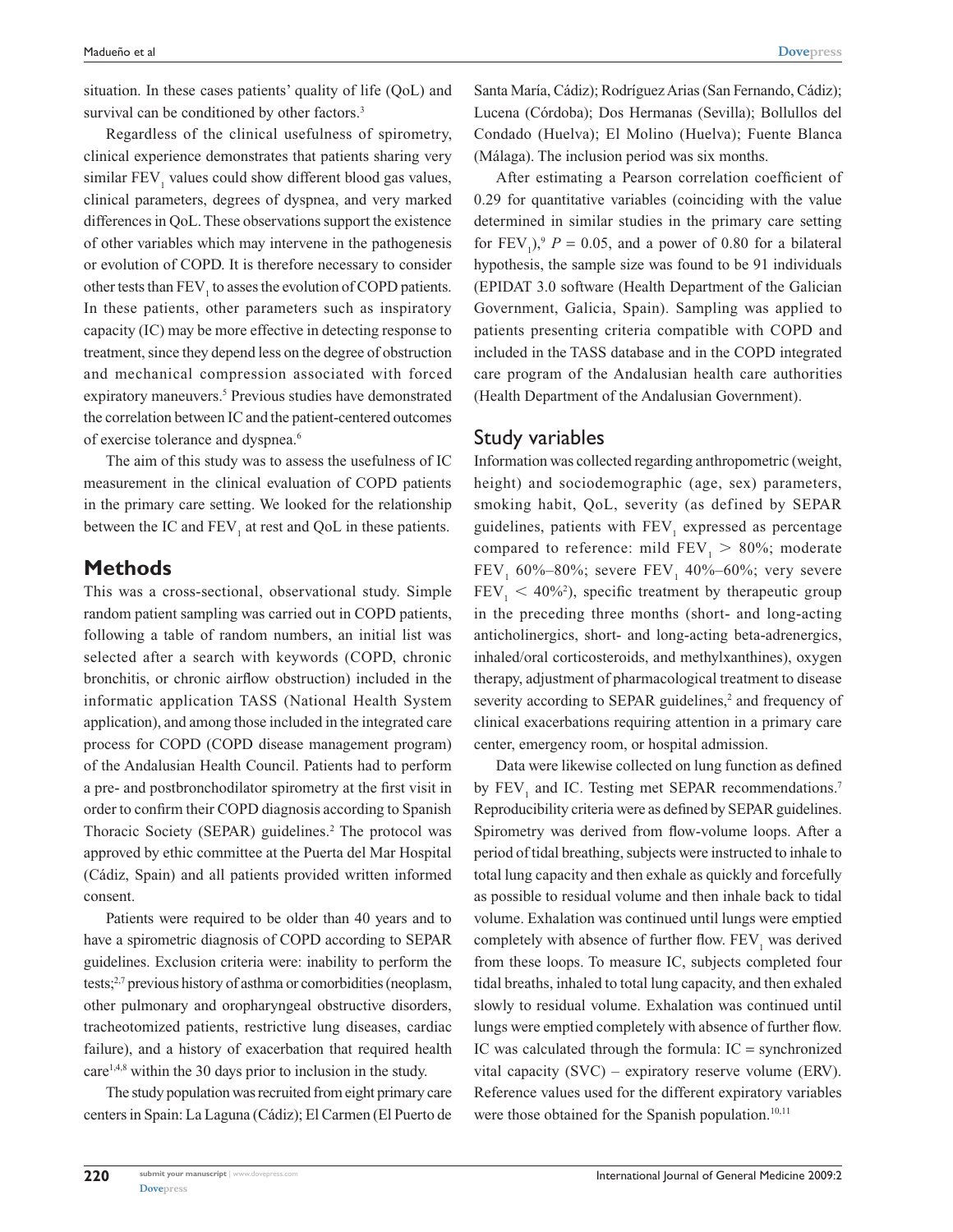#### Measurement instruments

Patients performed lung function testing with their usual pharmacological treatment. A Lilly-type Datospir 120D (Sibelmed, Barcelona, Spain) pneumotachometer spirometer was used.

To assess the COPD patients' QoL, the Spanish version of St. George's Respiratory Questionnaire (SGRQ), was used.<sup>12–14</sup> This questionnaire included 50 items across three domains: symptoms, activity, and impact. The items corresponding to the symptoms domain refer to the frequency and severity of the respiratory symptoms. The activity domain addresses activity limitation due to breathlessness. The impact domain evaluates social functioning and psychological disturbances resulting from airways disease. The questionnaire items are presented in two ways: questions with up to five possible answers (only one can be chosen), or dichotomous-reply (yes/no) questions. The scores range from 0 to 100, with lower scores indicating improvement and a deviation of four units or more were considered to be clinically meaningful.

#### Data collection

After being informed about the characteristics of the study and the confidentiality of the data, and once written consent was obtained, patients were scheduled for a visit in their corresponding primary care centers to assess their chronic airflow obstruction by spirometry. They were then instructed not to discontinue their usual pharmacological treatment.

In the scheduled visit, sociodemographic, anthropometric, and smoking data were collected. Patients were asked about their specific pharmacological treatment (if any). Both active drugs and daily doses were recorded. This was followed by self-administration of the SGRQ and posterior lung function test performance. Forced spirometry comprised the record of three correct maneuvers according to the standards for lung function test performance (SEPAR guideline recommendations which also met American Thoracic Society Task Force recommendations). Patients were finally instructed to performance a complete exhalation until SVC was obtained three times.

Data was collected through a paper case report form (CRF) specifically designed for this study. All data were introduced in a Microsoft Access database (Microsoft, Redmond, WA, USA) and processed with the SPSS statistical package (v. 12.0; SPSS Inc., Chicago, IL, USA).

## Statistical analysis

Frequency tables for categorical variables were completed for our descriptive statistical study, and the mean, standard deviation (SD), and median for continuous variables were calculated. Calculation of the linear correlation coefficient between quantitative variables was based on the Spearman's Rho statistic for nonparametric tests. Confidence intervals were calculated for the correlation coefficient, using the Fisher transformation. The level of significance was established at 95%.

### **Results**

The results obtained from the random selection of patients (Figure 1) reveal inadequate quality of the diagnostic registries in the primary care clinical histories with mistakes in diagnosis in up to 30% of the patients. Because of the variability in the diagnoses registered in the medical history it was necessary to search the patient records with keywords that would allow greater sensitivity in the identification of eligible patients. The simple random sampling before the inclusion guarantees the same representation of all COPD patients according to disease severity. In the scheduled visit, the investigators confirmed that patients met the diagnostic criteria of COPD. Patients with recent exacerbations were excluded in order not to affect the results.

From a random selection of individuals, 93 patients were included from the population with COPD registered in the electronic case history database (Figure 1).



**Figure 1** Study population. Total numbers with inclusion and exclusion criteria and nonresponse. **Abbreviation:** COPD, chronic obstructive pulmonary disease.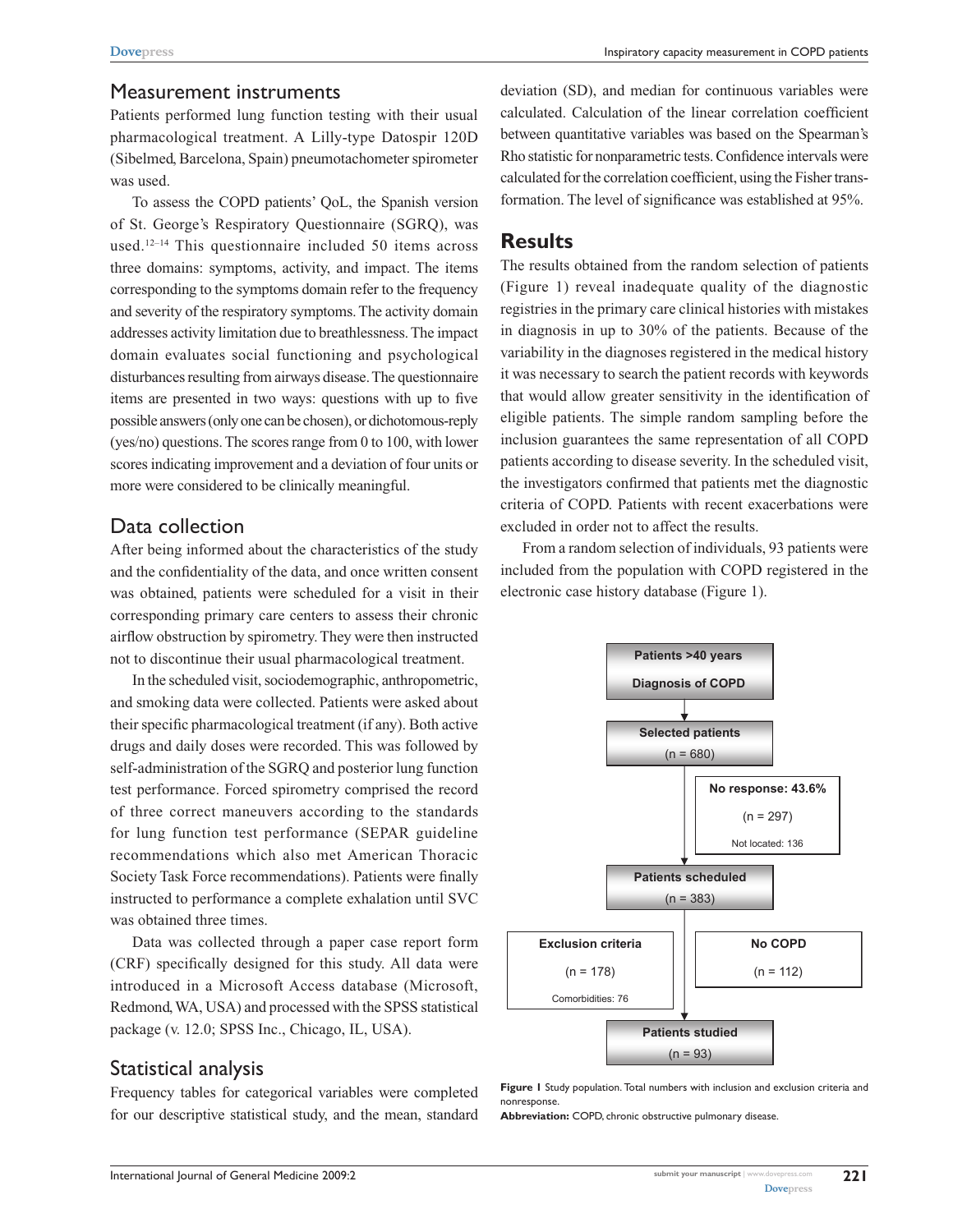The mean age of the 93 participants was 68.4 years (SD 7.8), 96.8% were male and 35.5% were current smokers. Their COPD severity stage had the following distribution: mild, 5.4%; moderate, 39.8%; severe, 39.8%; and very severe, 15%. Pharmacological treatment followed guidelines<sup>1,2</sup> in 59.1% of cases.

The characteristics of the study population showed most patients were male with conditions amenable to improvement such as smoking at the time of the study and treatment optimization according to disease severity.

Table 1 reports the bivariant analysis of lung function parameters  $(FEV_1, FEV_1/FVC, IC, forced expiratory flow)$ [FEF] 25%–50%) and QoL, according to severity, gender, and therapeutic optimization. The mean total SGRQ score was 47.5 (SD 17.98). Table 2 shows the correlations between  $FEV<sub>1</sub>$  and IC and total SGRQ score for each degree of severity. The correlation coefficient between  $\rm FEV_{1}$  and  $\rm SGRQ$ was  $-0.36$  (95% CI:  $-0.17$  to  $-0.53$ ), and the correlation coefficient between IC and SGRQ was -0.33 (95% CI: -0.13 to -0.50). Figure 2 presents the dispersion graphics and linear correlation values between IC and  $FEV<sub>1</sub>$ . The statistical correlation between  $\text{FEV}_1$  and IC was  $r = 0.516$ .

## **Discussion**

Misdiagnosis between COPD and other respiratory diseases such as asthma could cause inadequate management of these diseases. There are a large number of patients who enter primary care practices with a prior respiratory diagnosis, or who have received respiratory medications without a clearly established diagnosis.15 Data from COPD patients in previous epidemiological studies in Spain has shown a high COPD prevalence  $(9.1\%$  in general population aged  $>40$  years) and high rates of underdiagnosis<sup>16</sup> (78.4%). The data

demonstrates that most of these patients were incorrectly treated according to COPD guidelines.16 In this study, the percentage of misdiagnosis in our population was high: 29.2% of COPD patients did not meet COPD spirometric diagnostic criteria. In order to efficiently identify which patients need further evaluation with spirometry, the general practitioner needs help to identify those patients who are most likely to have a fixed obstruction.<sup>15</sup>

Spirometry should be performed in all patients suspected of COPD to diagnose the disease and to assess disease severity. The spirometric definition of COPD includes the presence of a postbronchodilator  $\rm FEV_{1}/FVC$  < 70% in order to confirm the presence of airflow limitation that is not fully reversible.17 Although these variables can be measured accurately and precisely in clinical research, they may be inconsistent in a primary care setting. This inconsistency may be related, at least in part, to incorrect interpretation of the spirometry results (only 47% of primary care physicians correctly interpreted spirometry results).<sup>18</sup>

As we have mentioned before,  $FEV<sub>1</sub>$  has a poor correlation with clinical definition of COPD.3 In order to increase the correct diagnosis of patients with COPD, a possible alternative to  $\text{FEV}_1$  could be another parameter such as dyspnea, QoL, or IC. These parameters have established correlations with exercise tolerance and physical activity.

In COPD, hyperinflation or air trapping is the result of airway obstruction and the destruction of the lung parenchyma and its vasculature. In recent years, the dynamic hyperinflation in these patients has been recognized as a factor that triggers dyspnea and reduces exercise capacity. The degree of dynamic hyperinflation can be assessed by measuring reduction in IC. The measurement of IC in primary

|  |  |  | Table I Bivariate analysis of the pulmonary function results and characteristics of the patients |  |
|--|--|--|--------------------------------------------------------------------------------------------------|--|
|  |  |  |                                                                                                  |  |

| <b>Variables</b> | IC              | <b>FEV</b>      | <b>FVC</b>        | <b>FEV / FVC</b> | FEF 25%-50%     |  |
|------------------|-----------------|-----------------|-------------------|------------------|-----------------|--|
|                  | Mean $%$ (SD) P | Mean $%$ (SD) P | Mean $%$ (SD) $P$ | Mean $%$ (SD) P  | Mean $%$ (SD) P |  |
| <b>Sex</b>       | 0.896           | 0.161           | 0.492             | 0.148            | 0.153           |  |
| Male             | 62.88 (4.59)    | 62.00 (12.29)   | 69.33 (10.02)     | 86.67 (9.86)     | 40.33 (10.69)   |  |
| Female           | 61.69(15.66)    | 48.61 (16.22)   | 63.47 (14.56)     | 71.34 (18.02)    | 28.49 (14.04)   |  |
| <b>Severity</b>  | < 0.001         | < 0.001         | < 0.001           | < 0.001          | < 0.001         |  |
| Mild             | 71.37 (16.09)   | 82.60 (2.79)    | 90.00 (8.09)      | 87.40 (12.48)    | 58.80 (5.02)    |  |
| Moderate         | 70.18 (13.71)   | 61.67(6.32)     | 72.38(9.11)       | 80.25 (15.20)    | 38.50 (8.77)    |  |
| Severe           | 55.09 (11.35)   | 40.46 (5.69)    | 57.57 (9.76)      | 68.03 (16.19)    | 21.03(6.75)     |  |
| Very severe      | 53.51 (16.96)   | 26.36(3.41)     | 47.28 (9.07)      | 54.71 (14.95)    | 14.21(5.92)     |  |

**Note:** Mean %, mean percentage of theoretical value.

 ${\sf Abbreviations:}$  IC, inspiratory capacity; FEV<sub>,</sub>, forced expiratory volume in one second; FVC, forced vital capacity; FEF 25%–50%, forced expiratory flow 25%–50%; SD, standard deviation.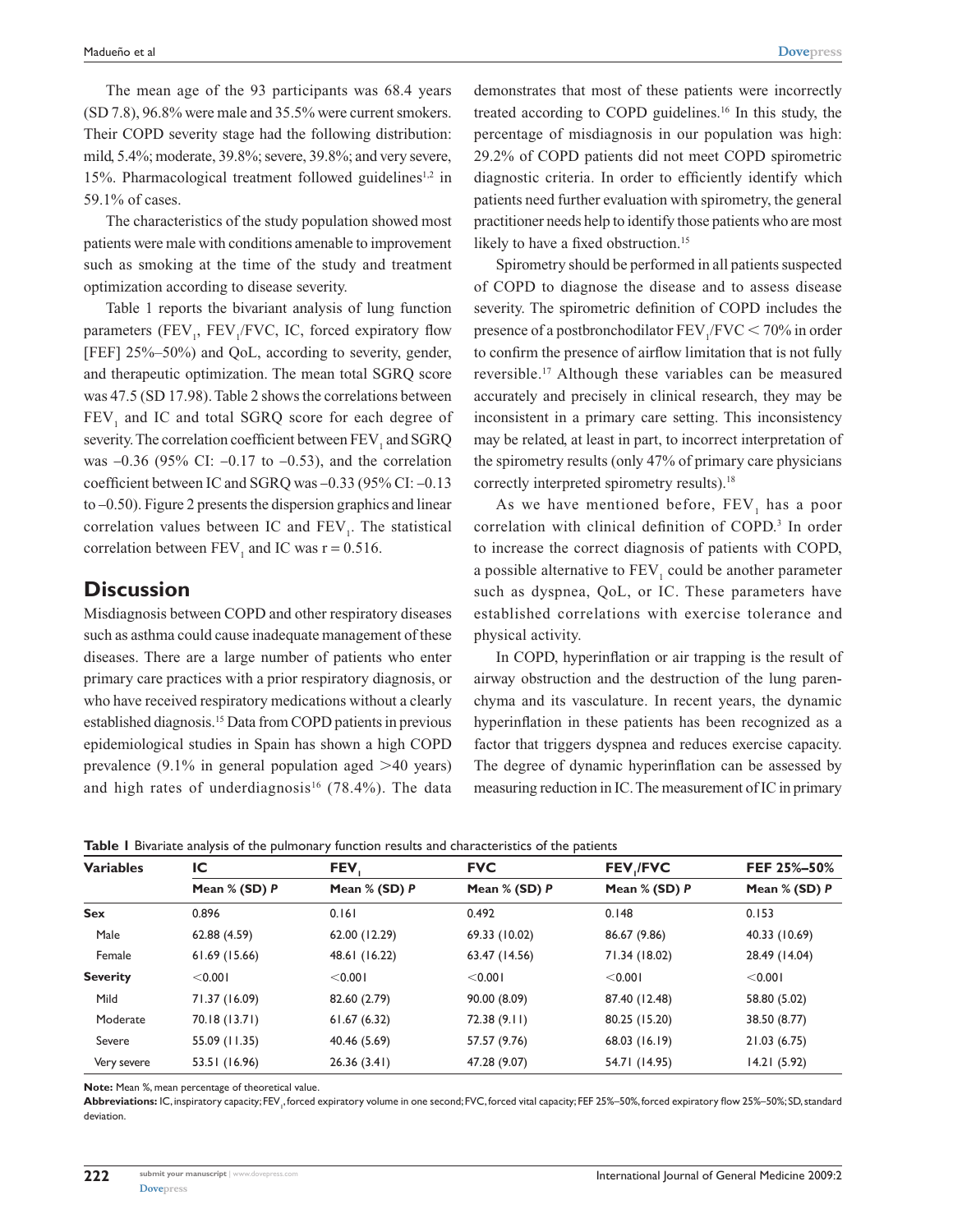| Table 2 Determination of linear correlation coefficients of IC and FEVI with the St. George's Respiratory Questionnaire and disease severity |  |  |  |
|----------------------------------------------------------------------------------------------------------------------------------------------|--|--|--|
|----------------------------------------------------------------------------------------------------------------------------------------------|--|--|--|

| <b>Variables</b>                | FEV,                          |            | IC                             |          |  |
|---------------------------------|-------------------------------|------------|--------------------------------|----------|--|
|                                 | Rho spearman (IC95%)          | P          | Rho spearman (IC95%)           | P        |  |
| <b>St. George's Respiratory</b> |                               |            |                                |          |  |
| Questionnaire                   |                               |            |                                |          |  |
| Total score ( $n = 90$ )        | $-0.36$ ( $-0.53$ a $-0.17$ ) | $< 0.001*$ | $-0.33$ ( $-0.50$ a $-0.13$ )  | $0.002*$ |  |
| Impact domain ( $n = 92$ )      | $-0.28$ (-0.46 a -0.08)       | $0.007*$   | $-0.31$ (-0.48 a -0.11)        | $0.003*$ |  |
| Symptoms domain ( $n = 92$ )    | $-0.15$ ( $-0.34$ a 0.06)     | 0.16       | $-0.15$ ( $-0.35$ a 0.05)      | 0.142    |  |
| Activity domain ( $n = 92$ )    | $-0.42$ ( $-0.57$ a $-0.23$ ) | $< 0.001*$ | $-0.32$ ( $-0.49$ a $-0.12$ )  | $0.002*$ |  |
| <b>Severity</b>                 |                               |            |                                |          |  |
| Mild $(n = 5)$                  | $0.05$ (-0.87 a -0.89)        | 0.94       | $0.80$ (-0.28 a 0.99)          | 0.10     |  |
| Moderate ( $n = 37$ )           | $-0.16$ ( $-0.46$ a 0.17)     | 0.34       | $-0.30$ ( $-0.567$ a 0.03)     | 0.08     |  |
| Severe $(n = 37)$               | $-0.38$ ( $-0.38$ a $-0.06$ ) | $0.022*$   | $-0.40$ ( $-0.642$ a $-0.09$ ) | $0.015*$ |  |
| Very severe $(n = 14)$          | $0.07$ (-0.47 a 0.58)         | 0.81       | $0.33$ (-0.243 a 0.73)         | 0.27     |  |

**Note:** \*statistically significant.

**Abbreviations:** CI, confidence interval; IC, inspiratory capacity; FEV<sub>1</sub>, forced expiratory volume in one second.

care settings is very rarely performed and no references were found in this setting to date.

Hyperinflation in early COPD is not typically discerned by radiography but must be assessed objectively through lung volume testing (ie, body plethysmography).<sup>19</sup> Hyperinflation is discerned only in advanced COPD by radiography that shows an expanded chest, increased retrosternal air space, low and flat diaphragms, and decreased peripheral vascularity. Increased airway resistance, decreased lung elastic recoil and tethering properties, and premature airway closure results in an increased functional residual capacity (FRC).<sup>20</sup>

All COPD patients at rest show a variable degree of pulmonary hyperinflation, but IC reduction may have no consequences for gas exchange or may cause dyspnea. During exercise in COPD patients, the tidal volume doesn't increase properly because of reduced IC and results in incomplete emptying of the lungs during the expiration (air trapping). This becomes even more important when the intensity of physical exercise increases (and thus ventilation) giving rise to dynamic hyperinflation<sup>21</sup> and worsening of air trapping, dyspnea, and exercise tolerance.<sup>22</sup> The dynamic hyperinflation explains the limited exercise tolerance and breathing difficulties observed during daily life activities in COPD patients.23 The administration of bronchodilators in some cases may not improve  $FEV<sub>1</sub>$  but they might improve air trapping and consequential dyspnea and exercise tolerance.<sup>24,25</sup>

The results of the present study reveal the normal statistical distribution of IC values with dispersion of the values that allows correlations to be established with subjective measures of QoL perception. In our study, we observed a correlation between IC and SGRQ (-0.33; 95% CI:  $-0.13$  to  $-0.50$ ) showing that IC does affect the QoL of COPD patients. Similar correlation coefficients were observed between  $\text{FEV}_1$  and QoL and between IC and QoL as measured at rest by the SGRQ. Measurement of IC at rest may complement forced spirometry in the monitoring of patients with COPD in the primary care settings.

In contrast to parameters such as age, body mass index (BMI) or  $FEV<sub>1</sub>$ , a statistically significant and clinically relevant correlation is observed between the change in IC and dyspnea after exercise test (six-minute walk test).<sup>21</sup> These observations suggest that the measurement of IC may constitute an objective indicator of dynamic hyperinflation and air trapping in COPD.

It seems reasonable to consider the usefulness of IC, with equivalence to  $\text{FEV}_1$  in its correlation to QoL perception, and with higher correlation to  $FEV<sub>1</sub>$  in terms of dyspnea after exercise testing.26 However, there is insufficient evidence on the reliability, reproducibility, and interindividual variability of IC. Moreover, and unlike that in  $\text{FEV}_1$ , the cut-off points or percentiles allowing classification of severity of the obstructive lung disease, its evolution over time, and the severity of air trapping or hyperinflation as a function of IC remain to be defined. While the results of the statistical correlation between  $\text{FEV}_1$  and IC for the population studied allow us to postulate our working hypotheses, further studies are required taking into account prognostic variables relating to COPD morbidity–mortality, in order to define the measurement of IC as a complement to  $\text{FEV}_1$ , or even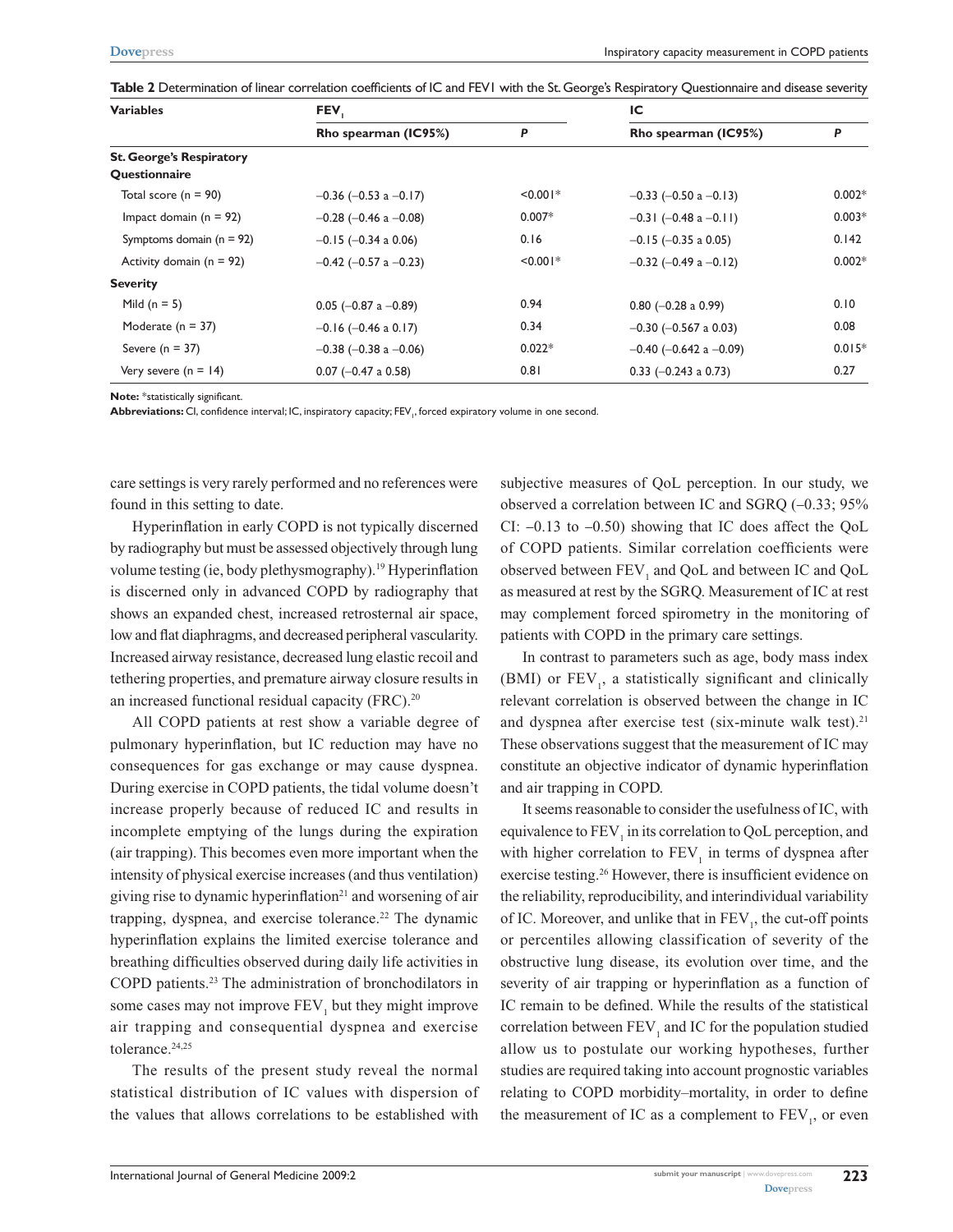

**Figure 2** Dispersion and linear correlation values for the correlation between FEV<sub>1</sub>, IC, and the St. George's Respiratory Questionnaire score. **Abbreviations:** IC, inspiratory capacity; FEV<sub>1</sub>, forced expiratory volume in one second.

as an alternative to forced spirometry in those cases where such exploration is difficult or not possible in the primary care setting.

We observed a relationship between the correlations of FEV<sub>1</sub> and IC with the QoL reported by COPD patients. Taking in mind this correlation, we believe that the measurement of IC in primary care may be a useful complement to forced spirometry in the monitoring of COPD, particularly when forced spirometry is difficult or impossible to perform.

#### **Acknowledgments**

Members of the working group on respiratory disease Andalusian Society of Primary Care. To the medical departments of Pfizer SA and Boehringer Ingelheim by providing necessary resources for the study. To Dr Elena Gobartt for her contribution to initial study design and implementation.

#### **References**

- 1. Celli B, MacNee W. ATS/ERS Task Force. Standards for the diagnosis and treatment of patients with COPD. *Eur Respir J*. 2004;23:932–946.
- 2. Barberá JA, Peces Barba G, Agusti AG, et al. Sociedad Española de Neumologia y Cirugia Toracica (SEPAR). Guía clínica para el diagnóstico y tratamiento de la enfermedad pulmonar obstructiva crónica. *Arch Bronconeumol*. 2001;37:297–316.
- 3. Kilian K, Jones N. Respiratory muscles and dyspnea. *Clin Chest Med*. 1988;9:237–248.
- 4. Fabbri LM, Hurd SS. GOLD Scientific Committee. Global Strategy for the Diagnosis, Management and Prevention of COPD: 2003 update. *Eur Respir J.* 2003;22:1–2.
- 5. Izquierdo Alonso JL. Valoración funcional de la EPOC. *Arch Bronconeumol*. 2001;37(Suppl 2):2–8.
- 6. O'Donnell DE, Fluge T, Gerken F, et al. Effects of tiotropium on lung hyperinflation, dyspnea and exercise tolerance in COPD. *Eur Respir J*. 2004;117(Suppl 12A):49S–59S.
- 7. Grupo de trabajo de la SEPAR para la práctica de la espirometría en clínica. Recomendaciones SEPAR. Normativa para la práctica de la espirometría forzada. *Arch Bronconeumol*. 1989;25:132–141.
- 8. Anthonisen NR, Manfreda J, Warren CPW, Hershfield ES, Harding GKM, Nelson NA. Antibiotic therapy in exacerbations of chronic obstructive pulmonary disease. *Ann Intern Med*. 1987;106:196–204.
- 9. Fernandez Vargas AM, Bujalance Zafra MJ, Leiva Fernandez F, Martos Crespo F, García Ruíz A, Prados Torres D. Correlación entre medidas de salud subjetivas y objetivas en pacientes con enfermedad pulmonar obstructiva crónica (EPOC). *Atención Primaria*. 2001;28:579–589.
- 10. Roca J, Sanchis J, Augusti-Vidal A, et al. Spirometric reference values from a Mediterranean population. *Bull Eur Physiopathol Respir*. 1986;22:217–224.
- 11. Air pollution and chronic or repeated respiratory diseases. II. Results and discussion. *Bull Eur Physiopathol Respir*. 1982;18:101–102.
- 12. Ferrer M, Alonso J, Prieto L, et al. Validity and reliability of the St. George's Respiratory Questionnaire after adaptation to a different language and culture: the Spanish example. *Eur Respir J*. 1996;9: 1160–1166.
- 13. Ferrer M, Alonso J, Morera J, et al; Chronic obstructive pulmonary disease stage and health-related quality of life. The Quality of Life of Chronic Obstructive Pulmonary Disease Study Group. *Ann Intern Med*. 1997;127:1072–1079.
- 14. Badia X, Salamero M, Alonso J. *La Medida de la Salud. Guía de escalas de medición en español. Cuestionario Respiratorio St. George. Edimac edit.* Barcelona, Spain: Press Line; 1999. p. 175–181.
- 15. Tinkelman DG, Price DB, Nordyke RJ, et al. Symptom-based questionnaire for fifferentiating COPD and asthma. *Respiration.* 2006;73: 296–305.
- 16. Peña VS, Miravitlles M, Gabriel R, et al; Geographic variations in prevalence and underdiagnosis of COPD: results of the IBERPOC multicentre epidemiological study. *Chest*. 2000;118(4):981–989.
- 17. Rabe KF, Beghé B, Luppi F, Fabbri LM. Update in chronic obstructive pulmonary disease 2006. *Am J Respir Crit Care Med*. 2007;175: 1222–1232.
- 18. Eaton T, Withy S, Garrett JE, Mercer J, Whitlock RM, Rea HH. Spirometry in primary care practice: the importance of quality assurance and the impact of spirometry workshops. *Chest*. 1999;116(2):416–423.